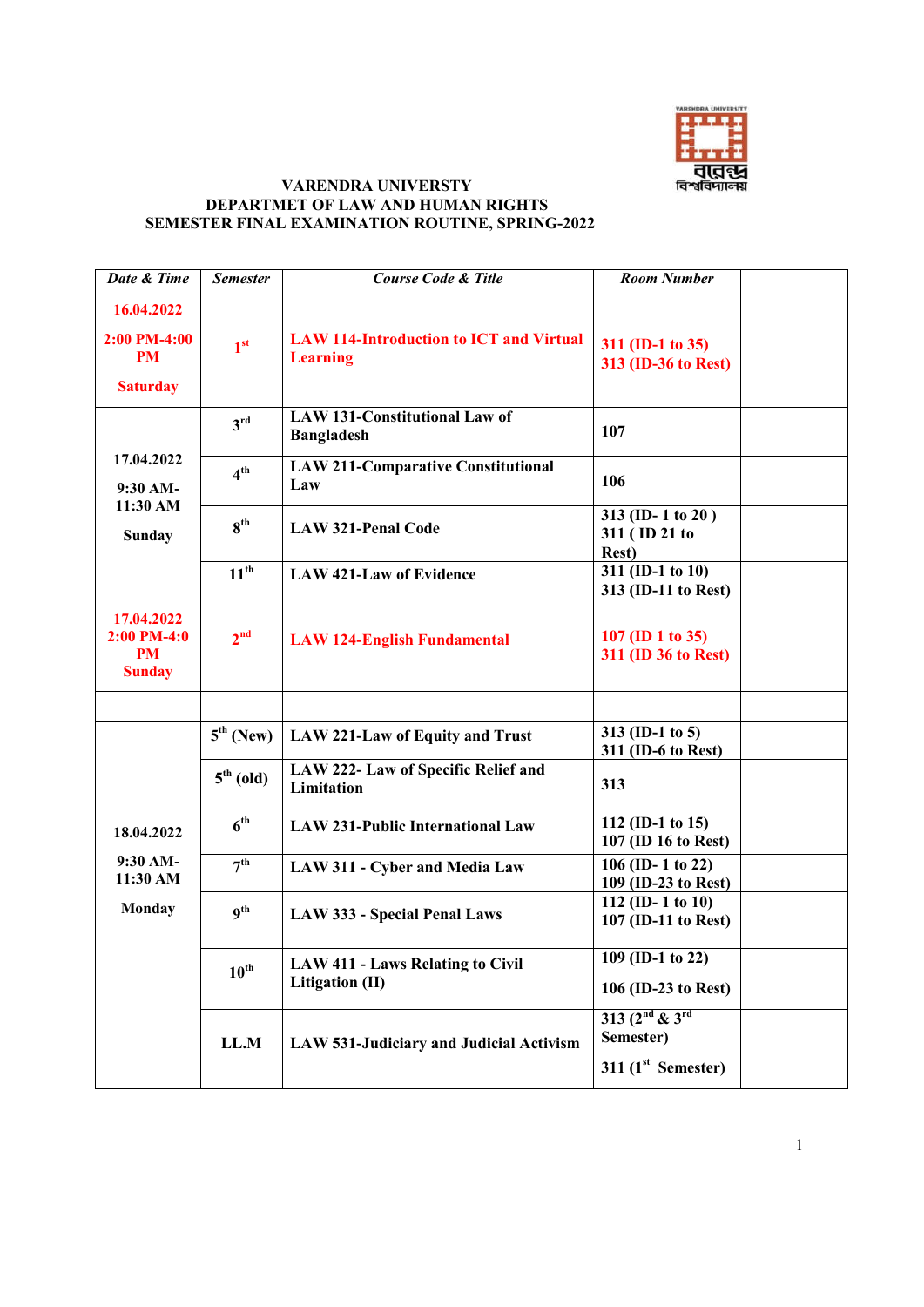| Date & Time                                          | <b>Semester</b>       | <b>Course Code &amp; Title</b>                                          | <b>Room Number</b>                                       |
|------------------------------------------------------|-----------------------|-------------------------------------------------------------------------|----------------------------------------------------------|
| 19.04.2022<br>9:30 AM-<br>11:30 AM<br><b>Tuesday</b> | 1 <sup>st</sup>       | <b>LAW 112-Legal and Constitutional</b><br><b>History of Bangladesh</b> | 107 (ID-1 to 30)<br>109 (ID-31 to Rest)                  |
|                                                      | 2 <sup>nd</sup>       | LAW 122-Law of Torts and Contract                                       | 109 (ID-1 to 25)<br>107 (ID 26 to Rest)                  |
|                                                      | 3 <sup>rd</sup>       | <b>LAW 132-Legal System of Bangladesh</b>                               | 106                                                      |
|                                                      | 4 <sup>th</sup>       | <b>LAW 212-Administrative Law</b>                                       | 104                                                      |
|                                                      | 8 <sup>th</sup>       | <b>LAW 322-Administrative Law</b>                                       | 313 (ID-1 to 20)<br>311 (ID 21 to<br><b>Rest</b> )       |
|                                                      | $11^{th}$             | LAW 422- Laws relating to Civil<br><b>Litigation III</b>                | 311 (ID-1 to 10)<br>313 (ID-11 to<br><b>Rest</b> )       |
| 20.04.2022<br>9:30 AM-<br>11:30 AM<br>Wednesday      | $5th$ (New)           | <b>LAW 222-Law of Transfer of Property</b><br>and Registration          | 313 (ID-1 to 5)<br>311 (ID-6 to Rest)                    |
|                                                      | 5 <sup>th</sup> (Old) | <b>LAW 221-Law of Transfer of Property</b>                              | 313                                                      |
|                                                      | 6 <sup>th</sup>       | <b>LAW 232-Land Laws of Bangladesh</b>                                  | 112 (ID-1 to 15)<br>107 (ID-16 to Rest)                  |
|                                                      | 7 <sup>th</sup>       | <b>LAW 312-Land Survey and Land</b><br>Management                       | 106 (ID-1 to 22)<br>109 (ID-23 to<br><b>Rest</b> )       |
|                                                      | q <sup>th</sup>       | LAW 331 - Laws relating to Civil<br>Litigation (I)                      | 112 (ID-1 to 10)<br>107 (ID-11 to Rest)                  |
|                                                      | $10^{\text{th}}$      | <b>LAW 412 - Law of Criminal Procedure</b><br>(II)                      | 109 (ID-1 to 22)<br>106 (ID-23 to Rest)                  |
|                                                      | $12^{th}$             | <b>LAW 431 - Interpretation of Statutes</b>                             | 104                                                      |
|                                                      | LL.M                  | <b>LAW 532- International Environmental</b><br>Law                      | 313 $(2^{nd}$ & 3rd<br>Semester)<br>311 $(1st$ Semester) |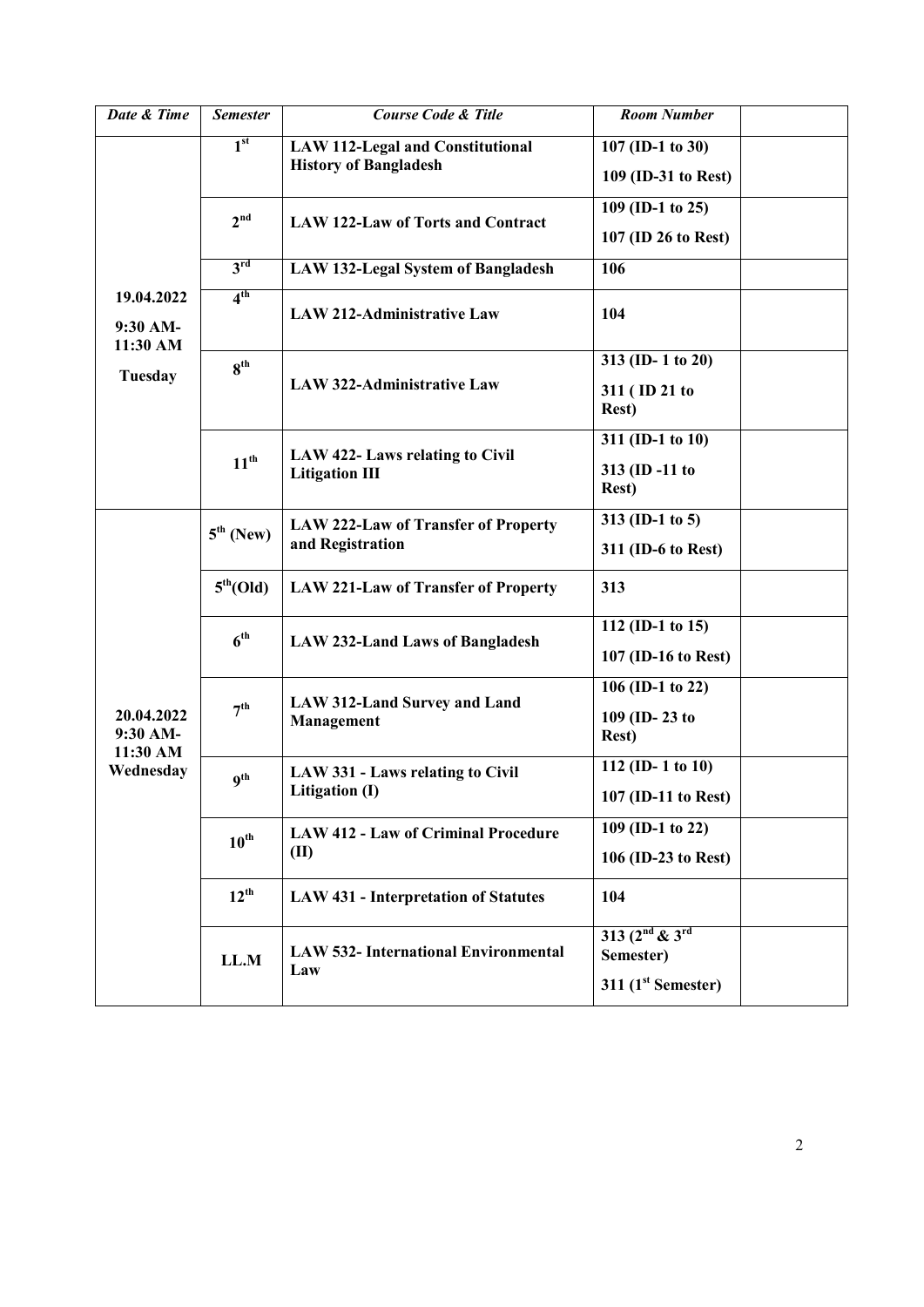| Date & Time          | <b>Semester</b>       | <b>Course Code &amp; Title</b>                                                                              | <b>Room Number</b>             |
|----------------------|-----------------------|-------------------------------------------------------------------------------------------------------------|--------------------------------|
|                      |                       |                                                                                                             |                                |
|                      | 1 <sup>st</sup>       | <b>LAW 113-English for Law</b>                                                                              | 107 (ID-1 to 30)               |
|                      |                       |                                                                                                             | 109 (ID-31 to                  |
|                      |                       |                                                                                                             | <b>Rest</b> )                  |
|                      |                       |                                                                                                             | 109 (ID-1 to 25)               |
|                      | 2 <sup>nd</sup>       | <b>LAW 123-History of Emergence of</b><br><b>Bangladesh</b>                                                 |                                |
|                      |                       |                                                                                                             | 107 (ID-26 to                  |
|                      |                       |                                                                                                             | <b>Rest</b> )                  |
|                      | $3^{\overline{rd}}$   | <b>LAW 133-Muslim Law</b>                                                                                   | 106                            |
|                      | 4 <sup>th</sup>       |                                                                                                             |                                |
| 21.04.2022           |                       | <b>LAW 213-Hindu Law</b>                                                                                    | 104                            |
| 9:30 AM-             |                       |                                                                                                             |                                |
| 11:30 AM<br>Thursday |                       |                                                                                                             | 313 (ID-1 to 5)                |
|                      | $5^{\text{th}}$       |                                                                                                             |                                |
|                      | (New)                 | <b>LAW 224-Comparative Law</b>                                                                              | 311 (ID-6 to                   |
|                      |                       |                                                                                                             | <b>Rest</b> )                  |
|                      | 5 <sup>th</sup> (Old) | <b>LAW 224-Hindu Law</b>                                                                                    | 104                            |
|                      |                       |                                                                                                             | 313 (ID-1 to 20)               |
|                      | $8^{\text{th}}$       | <b>LAW 323-Comparative Law</b>                                                                              |                                |
|                      |                       |                                                                                                             | 311 (ID 21 to<br><b>Rest</b> ) |
|                      |                       |                                                                                                             |                                |
|                      |                       |                                                                                                             |                                |
|                      | 6 <sup>th</sup>       | <b>LAW 233-Business Law</b>                                                                                 | 112 (ID-1 to 25)               |
|                      |                       |                                                                                                             | 107 (ID 26 to                  |
|                      |                       |                                                                                                             | <b>Rest</b> )                  |
|                      |                       |                                                                                                             |                                |
|                      | 7 <sup>th</sup>       | <b>LAW 313-Law of Registration, Public</b><br><b>Demand Recovery Act and Artha Rin</b><br><b>Adalat Ain</b> | 106 (ID-1 to 35)               |
|                      |                       |                                                                                                             |                                |
|                      |                       |                                                                                                             | 311 (ID 36 to<br><b>Rest</b> ) |
| 24.04.2022           |                       |                                                                                                             |                                |
| 9:30 AM-             | q <sup>th</sup>       | <b>LAW 332-Law of Criminal Procedure</b><br>$\textbf{(I)}$                                                  | 109 (ID 1 to 35)               |
| 11:30 AM             |                       |                                                                                                             | 313 (ID 36 to                  |
| <b>Sunday</b>        |                       |                                                                                                             | <b>Rest</b> )                  |
|                      |                       |                                                                                                             |                                |
|                      | $10^{\text{th}}$      | <b>LAW 413 -Drafting and Conveyancing</b>                                                                   | 311 (ID-1 to 22)               |
|                      |                       |                                                                                                             | 313 (ID-23 to                  |
|                      |                       |                                                                                                             | <b>Rest</b> )                  |
|                      | LL.M                  |                                                                                                             |                                |
|                      |                       | LAW 533-Refugee and Migration Law                                                                           | 107                            |
|                      |                       |                                                                                                             |                                |